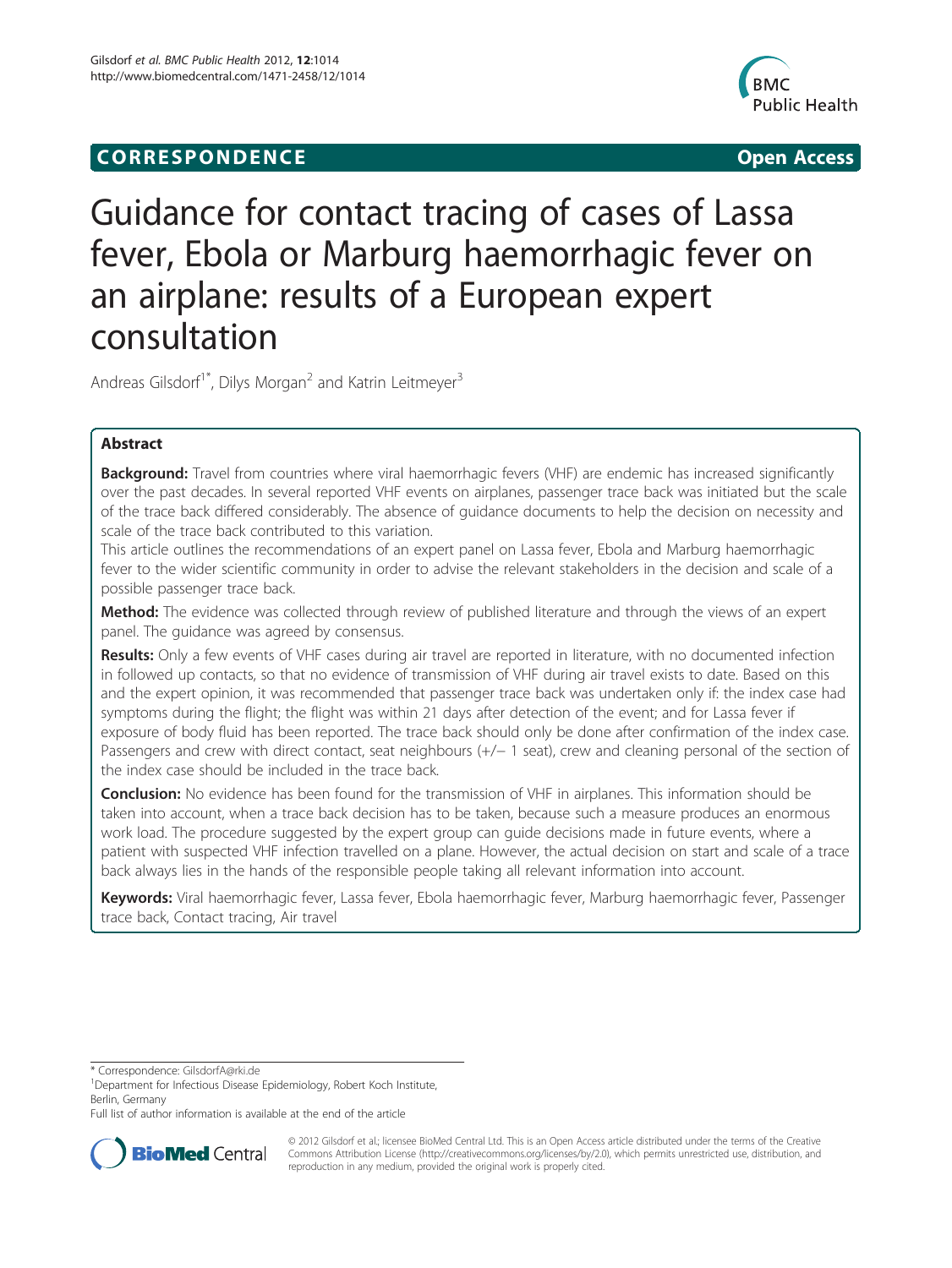# Background

In recent years, with increasing numbers of passengers travelling internationally by air the potential risk of introduction and spread of rare infectious diseases by travellers has increased.

In 2010, 5.04 billion passengers arrived and departed from 1318 airports worldwide, nearly half of them on international flights [\[1](#page-6-0)], and travel to and from Africa almost doubled between 1995 and 2005 [\[2](#page-6-0)]. The number of tourists reaching more remote areas and risking exposure to viral haemorrhagic fever (VHF) viruses has also increased. This has contributed to an increase of reported events in which a passenger with a VHF travelled on board an aircraft. Although the air transportation of a passenger suffering from a VHF is still rare, and has led to reported secondary transmission in the country of destination only once [[3\]](#page-6-0), the severe potential outcome of the disease and the public perception of its infectiousness result sometimes in high media attention. Often this public pressure influences the decision on public health measures, such as passenger trace back, more than the existing evidence. In several reported VHF events on airplanes, passenger trace back was initiated [[4\]](#page-6-0) but the scale of the trace back response differed considerably. Absence of guidance documents to help the decision on necessity and scale of the trace back may well have contributed to this variation.

In order to assist national public health authorities in European Union (EU) Member States to evaluate the risks related to the transmission of a VHF on board of aircrafts and to help in the decision on the most appropriate, operationally possible, public health measures for containment, the European Centre for Disease Prevention and Control (ECDC) initiated in 2007 the project "Risk assessment guidance for infectious diseases transmitted on aircraft" (RAGIDA) [[5\]](#page-6-0).

The RAGIDA project consisted of two parts I) a systematic review of the literature of documented events of infectious disease transmission on aircrafts, guidance documents and expert interviews assessing case-based information on events [[6\]](#page-6-0), and II) a series of disease-specific guidance documents produced by external expert panels based on the literature review and their personal expertise [[7\]](#page-6-0). This article reports the recommendations of the expert panel on the VHFs – Lassa fever, Ebola and Marburg haemorrhagic fever that are included in the ECDC guidance document [\[7](#page-6-0)]. It aims to reach and advise the wider scientific and public health community and other relevant stakeholders on the necessity to implement a passenger trace back and the scale of the response.

# Methods

The second part of the RAGIDA project initiated the production of a series of operational guidance

documents for assisting in the evaluation of risk for transmission of diseases. As for all other disease groups within RAGIDA, a small, multidisciplinary expert group meeting was held in June 2010 to consider Lassa fever, Ebola and Marburg haemorrhagic fever. These particular VHFs had been reported in context of past passenger trace back activities. The participants were selected to include: representatives of national public health authorities with experience in the investigation and follow-up of incidents involving VHFs in travellers; European and international disease experts; representatives of ECDC and of the World Health Organizations Regional Office for Europe (WHO-EURO). All participants completed a declaration of interest form. No conflicts of interest were declared by any of the participants. The participants are listed in the acknowledgement of this article.

The evidence collected through the review of scientifically published and grey literature in part I of the RAGIDA project, was considered by the participants [\[6](#page-6-0)]. In addition, evidence was provided based on experiences and opinions of the expert panel. In developing the guidance, not only the available scientific evidence for disease transmission were taken into account, but also wider aspects including disease severity, the potential for public health intervention and availability of treatment. A draft approach was discussed and agreed on at the meeting. The final guidance document of the expert panel was agreed by consensus and validated by the members of the ECDC Advisory Forum in September 2010.

# Results

# Literature review

# Lassa fever

Lassa fever A detailed systematic literature review identified nine incidents of Lassa fever cases being imported into Europe, (including one case which was in transit in London while travelling to the U.S.) between 2000 and 2010 [\[8](#page-6-0)-[17](#page-6-0)].

Details about contact tracing were available for seven of the events. Contact tracing was initiated in all seven events because the index cases were symptomatic onboard, and the incubation period still allowed for preventive measures to be taken. In two events, a comprehensive follow up was initiated, and passengers could be traced because their seat location in relation to the index case's seat was known. Contact tracing was done by actively contacting passengers with the help of airline manifests, 179/293 contacts were successfully traced, and none developed the disease [[6](#page-6-0)].

The literature review showed that existing evidence suggested a low risk of transmission of Lassa fever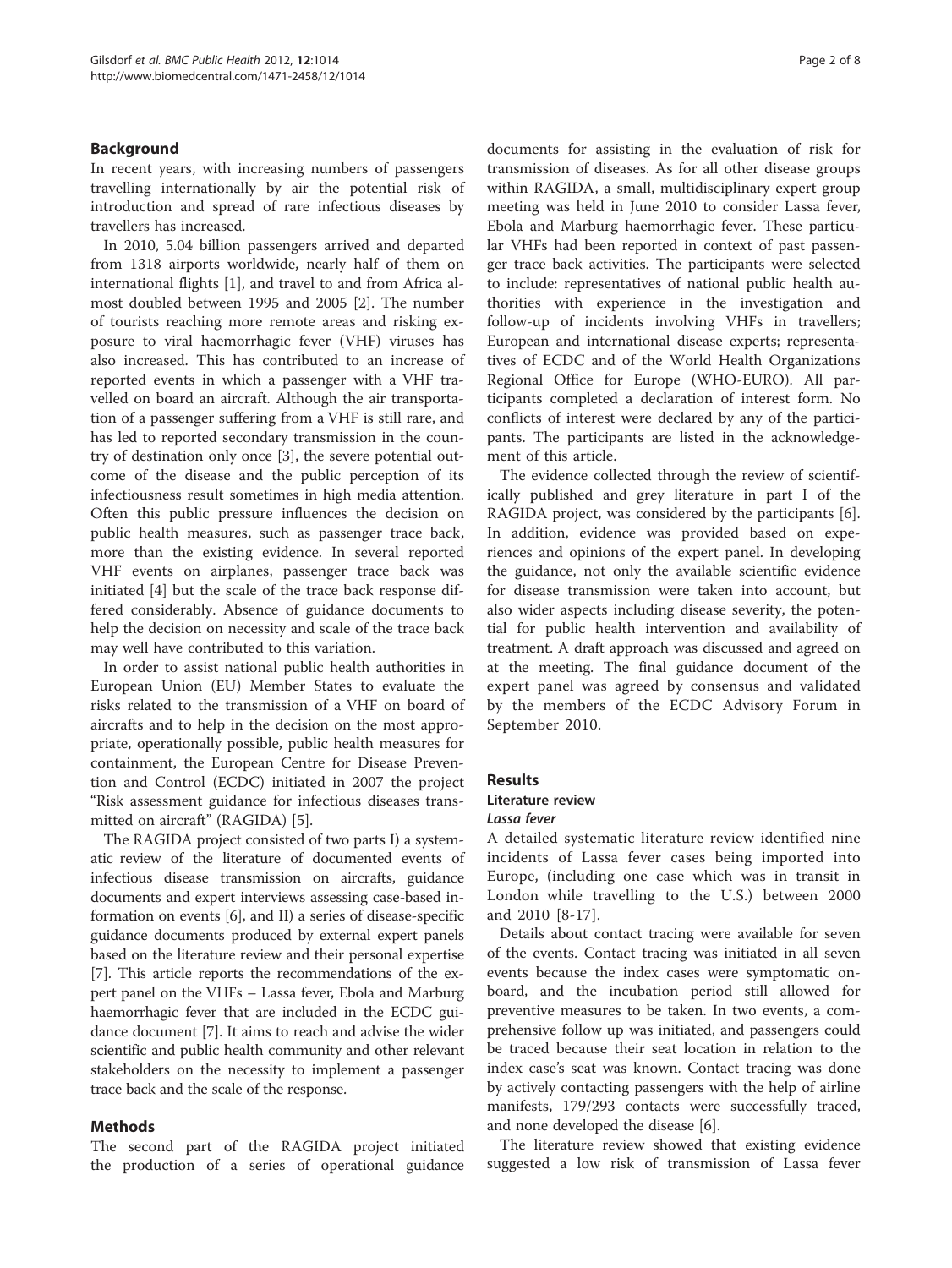during air travel, it also suggests that the risk remains low even if a high risk exposure occurred [\[9,12](#page-6-0)].

The literature review only found one article in the peerreviewed journals related to Ebola virus on a flight [\[18](#page-6-0)], but this was a repatriation flight of the patient who was already very sick. Only 4 crew members were in contact with the patient, and neither the crew nor any of the other 74 contacts identified and tested, showed evidence of sero-conversion. One article was retrieved from the grey literature that reported a patient who took a commercial flight from Gabon to Johannesburg in 1996 for hospital treatment [\[3](#page-6-0)]. During the flight, the diagnosis of Ebola haemorrhagic fever (later laboratory confirmed) was not known. He presented with fever and jaundice, both not severe. He was only traced back after a nurse caring for him died and Ebola haemorrhagic fever was diagnosed. This happened sometime after the flight, so no passenger trace back was initiated.

With this low number of events of Ebola haemorrhagic fever on flights, other studies describing transmission risk of Ebola haemorrhagic fever were examined to describe the likelihood of transmission. The reviewed studies show a low risk of transmission in the early phase of symptomatic patients, even if high risk exposure occurred. However, risk of transmission may increase in later stages of the disease with increasing viral titres [[19](#page-6-0)] and increased viral shedding. In a household study, secondary transmission only took place if direct physical contact occurred [[20\]](#page-6-0); In an outbreak in 2000 in Uganda, the most important risk factor was direct and repeated contact with a sick person's body fluids, as occurs during the provision of care. The risk was higher when the exposure took place during the late stage of the disease. However, one case was probably infected by contact with heavily contaminated fomites, and many persons who had had a simple physical contact with a sick person did not become infected. Therefore transmission through heavily contaminated fomites is apparently possible [\[21](#page-6-0)]. In summary, physical contact with body fluids seems necessary for transmission, especially in the early stages of disease (as is likely in passengers still able to travel on a plane), while in the later stages contact with heavily contaminated fomites might also be a risk for transmission.

The literature review for Marburg haemorrhagic fever showed few peer reviewed reports. One was an event where a Marburg haemorrhagic fever patient travelled on a plane to the Netherlands in July 2008 [[22](#page-6-0)]. No transmission occurred in the followed up passengers in this event. A U.S. tourist who had visited the same bat cave in Uganda as the Dutch case in January 2008,

developed symptoms after returning to the U.S. and was retrospectively diagnosed in January 2009, none of the 260 identified contacts developed severe febrile illness [[23\]](#page-6-0).

Published information about risk of transmission is very sparse. The WHO fact sheet on Marburg haemorrhagic fever states that transmission of the virus from person to person requires extremely close contact with a patient. Infection results from contact with blood or other body fluids (faeces, vomitus, urine, saliva, and respiratory secretions) with high virus concentration, especially when these fluids contain blood. Infection through casual contact is thought to be exceedingly rare [\[24,25](#page-6-0)]. The largest Marburg haemorrhagic fever outbreak recorded was in Angola in 2005, with 374 reported cases (158 laboratory confirmed) and 329 deaths [\[26\]](#page-6-0). The disease spread particularly among people exposed to Marburg virus during home care or at funerals, via contact with body fluids of those who died from the disease. The dangerous use of home-based injections was also identified as a major cause of the outbreak's spread [[27,28\]](#page-6-0).

However, in a study in the Democratic Republic of Congo in 1999, no antibodies were found in health care workers despite frequent high risk procedures [[25\]](#page-6-0). In the first reported outbreak in 1967, the 32 cases reported produced only 6 secondary infections in close family members [[29-31\]](#page-6-0). In another study only 1 of 207 close contacts of a case patient with Marburg haemorrhagic fever contracted the virus [[32\]](#page-6-0).

### Guidance

Based on the literature reviews the expert group developed a trace back guidance by disease. The risk assessment of possible transmission of VHF on an aircraft should be undertaken on a case-by-case basis. This should take into account information on the index case status, the epidemic situation of the country where the index case most likely acquired the infection, the possible exposure of the index case and how long the event has been detected after the flight. When to consider a passenger as probable case, was based on symptom description by WHO and probable exposure to a source of the respective VHF. The decision guidance is summarised by disease in Table [1.](#page-3-0)

The decisions for initiating a trace back are outlined in the risk assessment algorithm in Figure [1.](#page-5-0)

Since direct contact is the main route of transmission for VHF, the trace back should be mainly limited to passengers and crew who were close to the index case. The following should be included in the trace back:

 Passengers and crew with reported direct contact Co-travellers and crew members who had reported direct body contact to the index case should be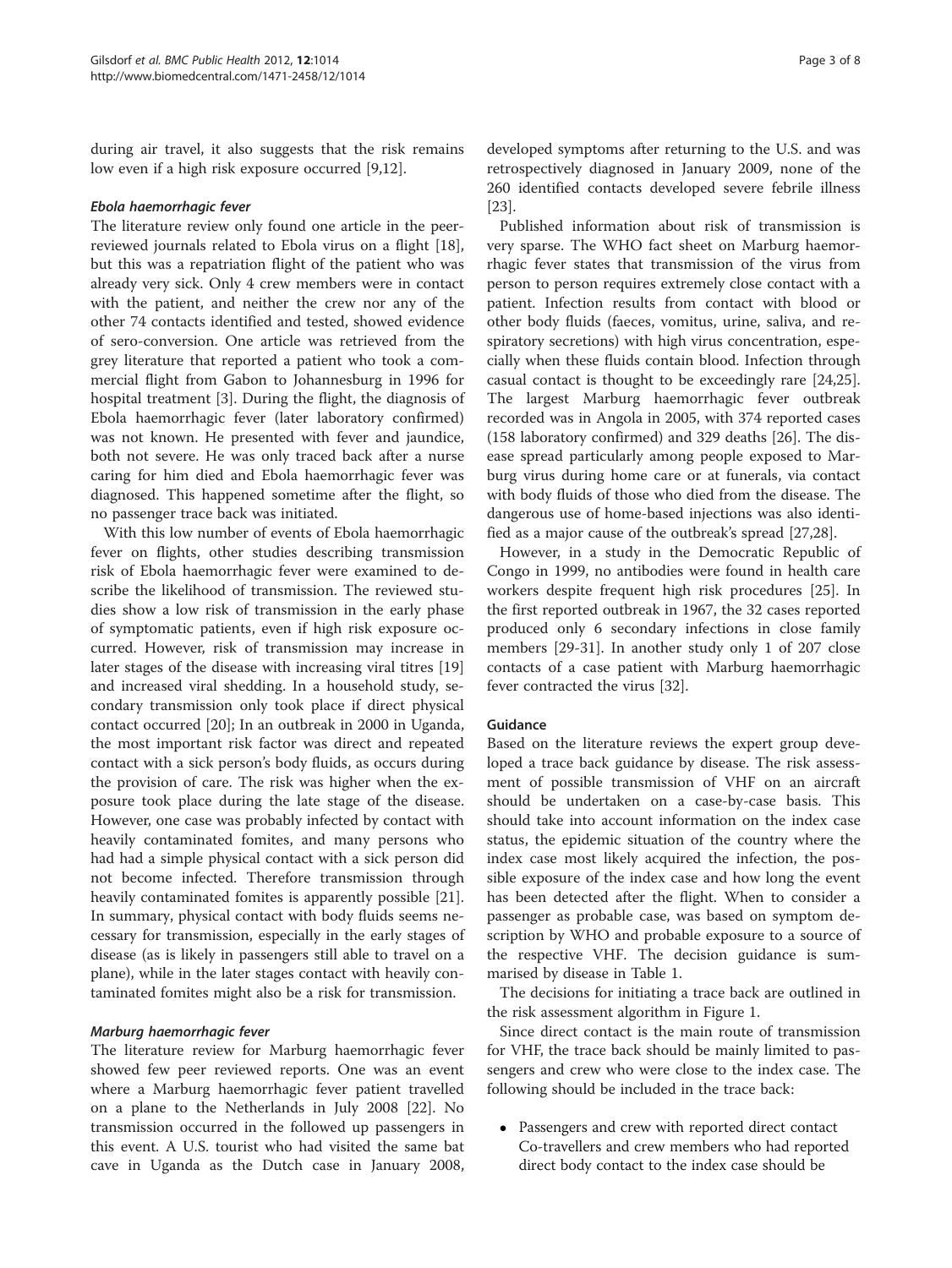|                           | Lassa                                                                                                                                                                                                                                                                                                                                                                                                                                                               | Ebola                                                                                                                                                                                                                                                                                                                                                                                                                                                                                                                                                                                                                               | Marburg                                                                                                                                                                                                                                                                                                                                                                                    |  |
|---------------------------|---------------------------------------------------------------------------------------------------------------------------------------------------------------------------------------------------------------------------------------------------------------------------------------------------------------------------------------------------------------------------------------------------------------------------------------------------------------------|-------------------------------------------------------------------------------------------------------------------------------------------------------------------------------------------------------------------------------------------------------------------------------------------------------------------------------------------------------------------------------------------------------------------------------------------------------------------------------------------------------------------------------------------------------------------------------------------------------------------------------------|--------------------------------------------------------------------------------------------------------------------------------------------------------------------------------------------------------------------------------------------------------------------------------------------------------------------------------------------------------------------------------------------|--|
| Index case                | Probable or laboratory confirmed cases can be considered for trace back                                                                                                                                                                                                                                                                                                                                                                                             |                                                                                                                                                                                                                                                                                                                                                                                                                                                                                                                                                                                                                                     |                                                                                                                                                                                                                                                                                                                                                                                            |  |
|                           | A patient could be considered<br>as a probable case of Lassa                                                                                                                                                                                                                                                                                                                                                                                                        | A patient could be considered as a<br>probable case of Ebola                                                                                                                                                                                                                                                                                                                                                                                                                                                                                                                                                                        | A patient could be considered as a<br>probable case of Marburg                                                                                                                                                                                                                                                                                                                             |  |
|                           | 1. Who has symptoms compatible<br>with Lassa (malaise, fever, headache,<br>sore throat, cough, nausea, vomiting,<br>diarrhoea, myalgia, chest pain, hearing<br>loss [33]) AND                                                                                                                                                                                                                                                                                       | 1. Who has symptoms compatible with<br>Ebola (sudden onset of fever, intense<br>weakness, muscle pain, headache, sore<br>throat, vomiting, diarrhoea, rash,<br>impaired kidney and liver function,<br>internal and external bleeding [34] AND                                                                                                                                                                                                                                                                                                                                                                                       | 1. Who has symptoms compatible<br>with Marburg (abrupt onset, severe<br>headache, severe malaise, muscle aches<br>and pains, high fever, severe watery<br>diarrhoea, abdominal pain and<br>cramping, nausea, vomiting [24]) AND                                                                                                                                                            |  |
|                           | 2. Who had within 21 days of<br>symptom onset                                                                                                                                                                                                                                                                                                                                                                                                                       | 2. Who had within 21 days of<br>symptom onset                                                                                                                                                                                                                                                                                                                                                                                                                                                                                                                                                                                       | 2. Who had within 21 days of<br>symptom onset                                                                                                                                                                                                                                                                                                                                              |  |
|                           | a) Risk exposure to rats or their<br>droppings in rural areas in<br>West Africa [35] OR                                                                                                                                                                                                                                                                                                                                                                             | a) Risk exposure in Sub-Saharan Africa<br>(medical treatment, contact to body<br>fluids of ill persons, contact with<br>primates or bats in areas with<br>suspected or known Ebola activity<br>$[36]$ ) OR                                                                                                                                                                                                                                                                                                                                                                                                                          | a) Risk exposure in Sub-Saharan Africa<br>(medical treatment, contact with body<br>fluids of ill persons, contact with<br>primates or bats. in areas with<br>suspected or known Marburg activity<br>$[36]$ ) OR                                                                                                                                                                            |  |
|                           | b) Contact to a case of Lassa (e.g.<br>health care worker, care giver, etc.)                                                                                                                                                                                                                                                                                                                                                                                        | b) Contact with a case of Ebola.                                                                                                                                                                                                                                                                                                                                                                                                                                                                                                                                                                                                    | b) Contact with a case of Marburg.                                                                                                                                                                                                                                                                                                                                                         |  |
|                           |                                                                                                                                                                                                                                                                                                                                                                                                                                                                     | WHO recommends a case definition for surveillance standards that could be also helpful for contact tracing [37].                                                                                                                                                                                                                                                                                                                                                                                                                                                                                                                    |                                                                                                                                                                                                                                                                                                                                                                                            |  |
| <b>Epidemic situation</b> | <b>Travel to West Africa</b>                                                                                                                                                                                                                                                                                                                                                                                                                                        | <b>Travel to Sub-Saharan Africa</b>                                                                                                                                                                                                                                                                                                                                                                                                                                                                                                                                                                                                 |                                                                                                                                                                                                                                                                                                                                                                                            |  |
|                           | Certain West African countries are<br>considered endemic areas for<br>transmission of Lassa fever [35].<br>However, non-endemic countries<br>may also be taken into consideration<br>if the passenger has particular risk<br>exposures. Although the epidemiology<br>remains to be determined, a new<br>Arenavirus called Lujo, which is similar<br>to Lassa virus, has been identified in<br>case from Zambia with secondary<br>transmission in South Africa [38]. | Certain Sub-Saharan African countries<br>are considered as risk areas for<br>transmission [36]. However not only<br>those African countries where already<br>cases have been reported should be<br>taken into consideration, as the index<br>patient could be the first case to<br>indicate infection in a country.                                                                                                                                                                                                                                                                                                                 | Certain Sub-Saharan African countries<br>are considered as risk areas for<br>transmission [36]. However not only<br>those African countries where already<br>cases have been reported should be<br>taken into consideration, as the index<br>patient could be the first case to<br>indicate infection in a country.                                                                        |  |
|                           | Risk exposure: The reservoir of Lassa<br>virus is a rodent host <i>M.natalensis.</i><br>in which it is persistent and mostly<br>silent. [39] Outbreaks have also been<br>reported in hospital settings [40].                                                                                                                                                                                                                                                        | Risk exposure: Evidence indicates to<br>bats as one of the reservoir of Ebola<br>[41]. On the African continent, Ebola<br>infections of human cases have been<br>linked to direct contact with gorillas,<br>chimpanzees, monkeys, forest antelope<br>and porcupines found dead in the<br>rainforest. [34,42,43]. Human-to-Human<br>transmission has taken place during<br>medical treatment, through direct<br>contact with body fluids of ill or dead<br>persons. Outbreaks have also been<br>reported in hospital settings. This<br>should be taken into consideration<br>when assessing the risk exposure<br>of a probable case. | Risk exposure: Evidence indicates to<br>bats as one of the reservoir of Marburg<br>[44,45]. Human-to-Human transmission<br>route is through direct contact with<br>blood or other infected body fluids.<br>Outbreaks have also been reported in<br>hospital settings. This should be taken<br>into consideration when assessing the<br>risk exposure to a probable case.                   |  |
| <b>Effective Exposure</b> | Direct contact to body fluids                                                                                                                                                                                                                                                                                                                                                                                                                                       | Direct contact with case even if exposure to body fluids was not reported                                                                                                                                                                                                                                                                                                                                                                                                                                                                                                                                                           |                                                                                                                                                                                                                                                                                                                                                                                            |  |
|                           | Contact tracing of a Lassa case, should<br>only be considered if direct contact to<br>body fluids such as blood, urine, faeces<br>or vomit had taken place during the<br>flight. Unless such an incident took<br>place, the likelihood of a transmission<br>is considered negligible.                                                                                                                                                                               | Human-to-human transmission of Ebola<br>virus occurs through direct contact with<br>infectious body fluids. However, Ebola<br>virus has also been detected in sweat<br>[46], and although the risk is very low,<br>passengers who may have had direct<br>contact with the case should be<br>contacted and followed-up, even if<br>exposure to body fluids was not<br>reported.                                                                                                                                                                                                                                                      | Human-to-human transmission of<br>Marburg virus occurs through direct<br>contact with infected body fluids.<br>As the transmission of Marburg virus<br>through sweat cannot be excluded, and<br>although the risk is very low, passengers<br>who may have had direct contact with<br>the case should be contacted and<br>followed-up, even if exposure to body<br>fluids was not reported. |  |

# <span id="page-3-0"></span>Table 1 Risk assessment for trace back of patients with a Viral Haemorrhagic Fever (Lassa fever, Marburg, or Ebola haemorrhagic fever), who travelled on an airplane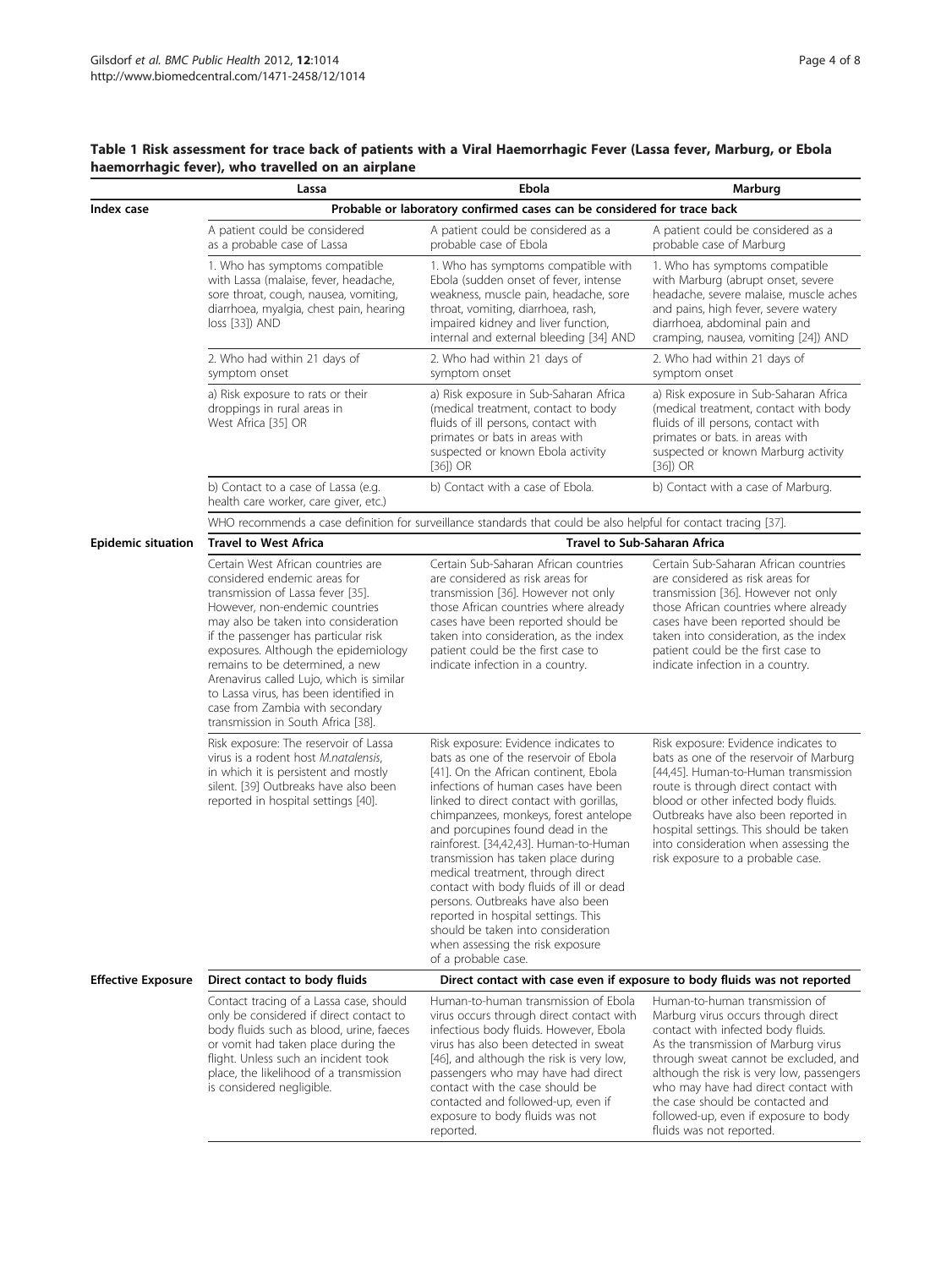Table 1 Risk assessment for trace back of patients with a Viral Haemorrhagic Fever (Lassa fever, Marburg, or Ebola haemorrhagic fever), who travelled on an airplane (Continued)

| Timing of flight | Detection of the event within 21 days after the flight                                                                                                                                                                                                                |                                                                                                                                                                                                                                    |                                                                                                                                                                                                                                                                                                                                                                                       |  |
|------------------|-----------------------------------------------------------------------------------------------------------------------------------------------------------------------------------------------------------------------------------------------------------------------|------------------------------------------------------------------------------------------------------------------------------------------------------------------------------------------------------------------------------------|---------------------------------------------------------------------------------------------------------------------------------------------------------------------------------------------------------------------------------------------------------------------------------------------------------------------------------------------------------------------------------------|--|
|                  | The incubation period of Lassa is<br>usually seven to 12 days but may range<br>between three and 21 days [32,47-49].<br>In order to find potential cases, tracing<br>passengers should only be considered if<br>the flight took place within the previous<br>21 days. | The incubation period of Ebola usually<br>ranges between two and 21 days [50].<br>Thus in order to find potential cases,<br>tracing passengers should only be<br>considered if the flight happened<br>within the previous 21 days. | Incubation period for Marburg ranges<br>between 2 and 14 days [51]. In order to<br>find potential cases within the possible<br>longest incubation period, tracing<br>passengers should only be considered,<br>if the flight happened within the<br>previous 21 days. To have a common<br>approach with the other VHF it was<br>decided to use for Marburg also the<br>21 days period. |  |
|                  | After this time period a message to<br>raise awareness among doctors and<br>public health professionals should<br>be considered.                                                                                                                                      | After this time period, a message to<br>raise awareness among doctors and<br>public health professionals could<br>be considered.                                                                                                   | After this time period a message to<br>raise awareness among doctors and<br>public health professionals could<br>be considered.                                                                                                                                                                                                                                                       |  |

traced. To gather this information, any records of significant events on the flight should be obtained from the airline

Passengers +/−1 seat

As direct contact is the main route of transmission for the three VHFs, only the passengers who sat in direct proximity to the index passenger should be included into the trace back. That means only passengers, who sat one seat in all four directions from the index case in all directions should be traced backed. If the index case sat on an aisle seat, also the passengers sitting one seat across the aisle should be contacted.

 Crew members of plane section Crew members who served in the section of the index case should be included in the trace back, as well as any other crew members who had direct with the patient e.g. they had assisted him or her.

• Cleaning staff of plane section The cleaning staff who were responsible for cleaning the section and seat where the index case sat should be traced back, and assessed as to whether effective personal protective equipment had been used.

# **Discussion**

The usual methodology for producing guidance is based on the assessment of scientific evidence mainly from literature reviews and expert opinion. However, because of the lack of relevant publications regarding a patient with a VHF on flight, the expert opinion approach was chosen. The group participants represented a wide range of expertise and experience. Beside the risk of transmission, other facts have to be considered. Even though there is no specific treatment available for Marburg and Ebola infections, early supportive care should improve the outcome of cases. Also, reason of starting contact tracing should be to raise awareness and prevent onward transmission. Specific treatment is

available for Lassa virus infection, but this is most effective if initiated early in the disease, so initiation of antiviral treatment is an additional reason to consider a trace back [[52\]](#page-7-0).

Patients with more severe symptoms are more infectious, but as it is difficult to judge when the symptoms indicate infectiousness, severity was not considered as a criterion to decide for trace back but only the presence of any symptoms compatible with VHF during the flight.

Cases of Lassa fever, Ebola or Marburg haemorrhagic fever were not considered to be infectious before they developed symptoms [\[53\]](#page-7-0). Therefore a trace back should only be initiated, if the index patient was symptomatic on board. These would include non-specific symptoms, as these may occur in the early stages of infection.

The main route of transmission for a VHF infection is by direct contact with infectious body fluids. The transmission of a VHF through aerosol spread was considered as negligible. In the absence of specific incidents involving body fluids, the use of a toilet by the index case is not considered as a risk factor and therefore would not be considered in the contact tracing. Since direct contact is necessary for the transmission of a VHF, the duration of flight is not taken into consideration for the decision to start a trace back. We recommend trace back to be initiated following laboratory confirmation of the diagnosis. However, the airline should be contacted to enquire whether crew members remembered or recorded any incidents on board which might have resulted in potential exposures to crew or passengers and the availability of the passenger manifest while awaiting the laboratory result. This will facilitate prompt actions should a VHF be confirmed. If a diagnosis cannot be laboratory confirmed in a timely manner, contact tracing should be considered if evidence strongly suggests a VHF as the likely cause of disease in the index case.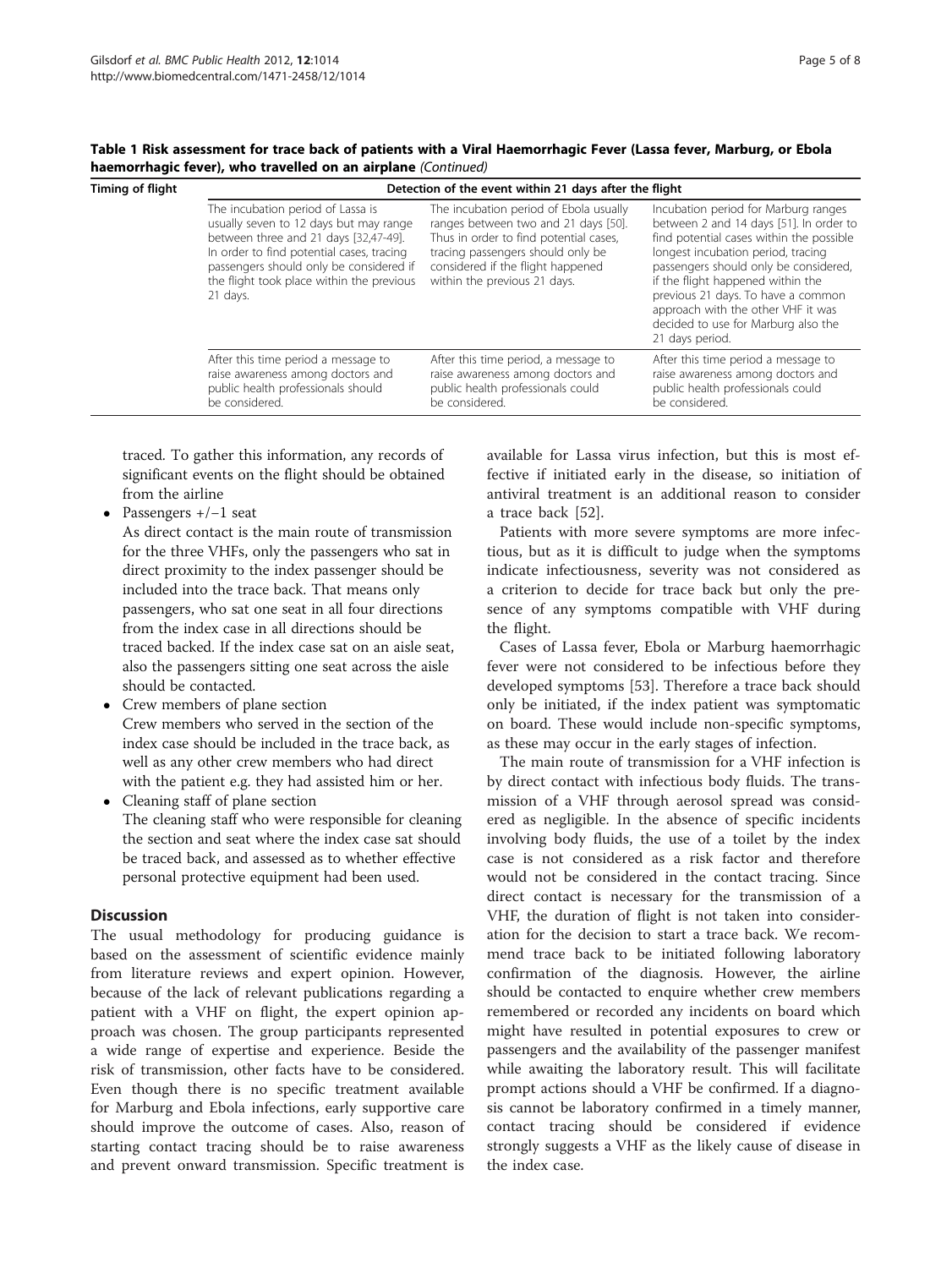<span id="page-5-0"></span>Gilsdorf et al. BMC Public Health 2012, 12:1014 Case of 8 and 2012, 12:1014 http://www.biomedcentral.com/1471-2458/12/1014



# Conclusions

Only few events of VHF cases during air travel have been reported in literature, with no documented transmission in contacts who were followed up. Hence, evidence for transmission is lacking. Therefore, the expert group considered the risk of transmission of a VHF from an infected patient during a flight to be very low. This information should be taken into account when a trace back decision has to be taken, because such a measure produces a significant workload for many people involved. The procedure suggested by the expert group will guide decision takers in future events where a patient with a suspected VHF infection

travelled on a plane. However, the actual decision on start and scale of a trace back always lies in the hands of the responsible people taking all relevant information into account.

# Competing interests

The authors have no competing interests.

#### Authors' contributions

AG, DM and KL were all participants in the RAGIDA VHF expert group. AG has been the reporter during the expert meeting, mainly prepared the report of the meeting and he has written this article and organised the review by the group. DM has chaired the expert meeting, and contributed significantly both to the report and article. KL organised the expert meeting and contributed hugely to the report and article. All authors read and approved the final manuscript.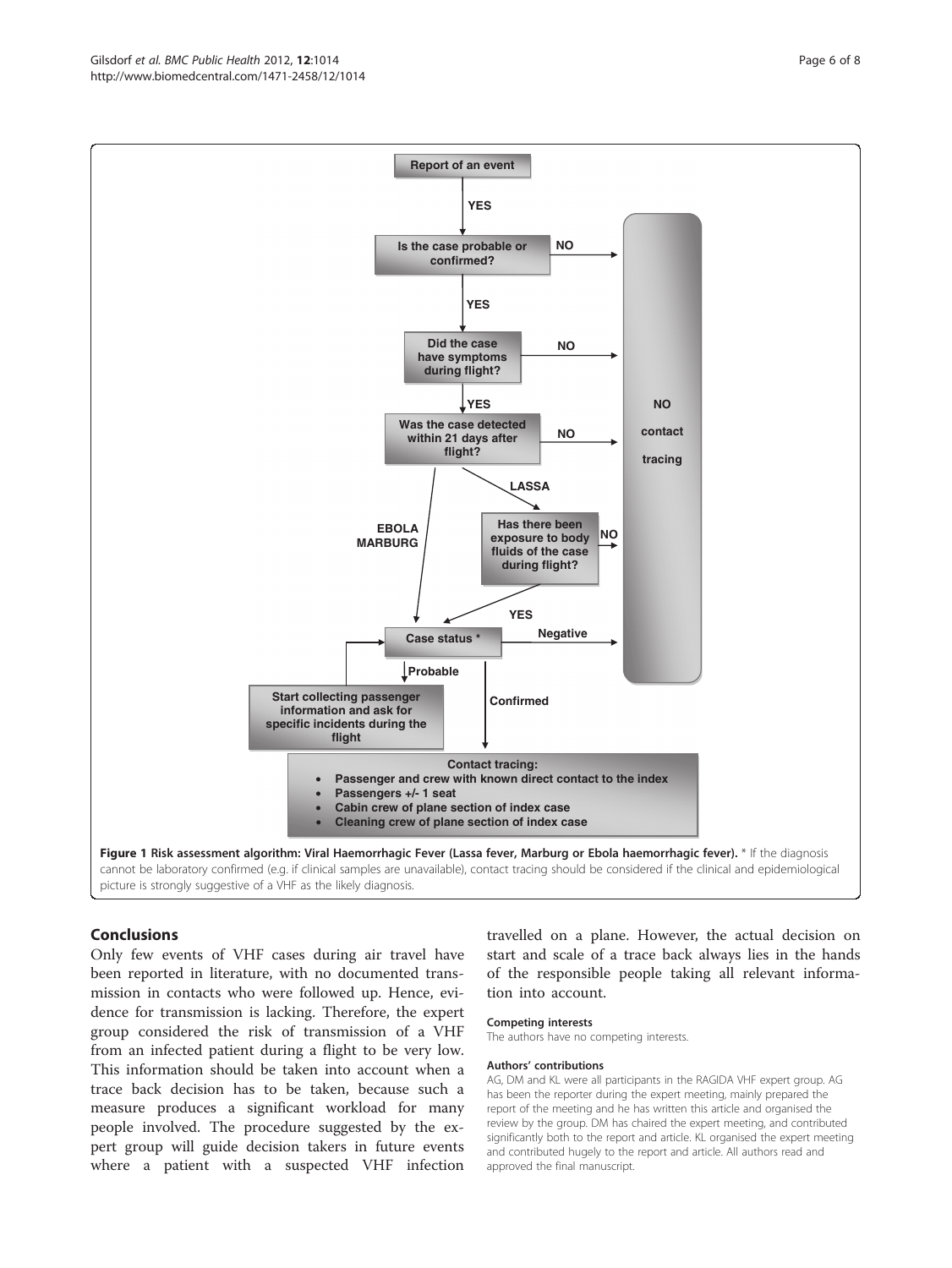#### <span id="page-6-0"></span>Acknowledgements

We want to thank the other participants of the RAGIDA VHF expert group for their contribution: Roberta Andraghetti, WHO Regional Office for Europe, Denmark; Ray Arthur, Centers for Disease Control and Prevention (CDC), USA; Stephan Günther, Bernhard-Nocht-Institut, Germany; Michel van Herp, MSF, Belgium; Aura Timen, RIVM, The Netherlands; Maggie Tomlinson, Department of Health, United Kingdom.

#### Author details

<sup>1</sup>Department for Infectious Disease Epidemiology, Robert Koch Institute, Berlin, Germany. <sup>2</sup>Health Protection Agency, London, United Kingdom.<br><sup>3</sup>European Centre for Diseases Prevention and Control Stockholm, Sw. <sup>3</sup>European Centre for Diseases Prevention and Control, Stockholm, Sweden.

Received: 30 April 2012 Accepted: 17 November 2012 Published: 21 November 2012

#### References

- ACI World Airport Traffic Report 2010. [www.aci.aero.](http://www.aci.aero)
- 2. UNWTO: Tourism Market Trends, 2006 Edition Annex. [http://www.unwto.](http://www.unwto.org/facts/eng/pdf/indicators/ITA_africa.pdf) [org/facts/eng/pdf/indicators/ITA\\_africa.pdf](http://www.unwto.org/facts/eng/pdf/indicators/ITA_africa.pdf)
- 3. Sidley P: Fears over Ebola spread as nurse dies. BMJ 1996, 313(7069):1351.
- 4. Beeching NJ, Fletcher TE, Hill DR, Thomson GL: Travellers and viral haemorrhagic fevers: what are the risks? Int J Antimicrob Agents 2010, 36(Suppl 1):S26–S35.
- 5. Leitmeyer K: European risk assessment guidance for infectious diseases transmitted on aircraft--the RAGIDA project. Euro Surveill 2011, 16(16). pii: 19845.
- 6. ECDC: Risk Assessment Guidelines for Infectious Diseases Transmitted on Aircraft (RAGIDA), Part 1-Technical Report; 2009.
- 7. ECDC: Risk Assessment Guidelines for Diseases Transmitted on Aircraft (RAGIDA) PART 2: Operational Guidelines for Assisting in the Evaluation of Risk for Transmission by Disease; 2011.
- 8. CDC: Imported Lassa fever--New Jersey, 2004. MMWR Morb Mortal Wkly Rep 2004, 53(38):894–897.
- Atkin S, Anaraki S, Gothard P, Walsh A, Brown D, Gopal R, Hand J, Morgan D: The first case of Lassa fever imported from Mali to the United Kingdom, February 2009. Euro Surveill 2009, 14(10). pii: 19145.
- 10. Crowcroft NS, Meltzer M, Evans M, Shetty N, Maguire H, Bahl M, Gair R, Brink N, Lockwood D, Gregor S, et al: The public health response to a case of Lassa fever in London in 2000. J Infect 2004, 48(3):221–228.
- 11. Gunther S, Emmerich P, Laue T, Kuhle O, Asper M, Jung A, Grewing T, ter Meulen J, Schmitz H: Imported lassa fever in Germany: molecular characterization of a new lassa virus strain. Emerg Infect Dis 2000, 6(5):466–476.
- 12. Haas WH, Breuer T, Pfaff G, Schmitz H, Kohler P, Asper M, Emmerich P, Drosten C, Golnitz U, Fleischer K, et al: Imported Lassa fever in Germany: surveillance and management of contact persons. Clin Infect Dis 2003, 36(10):1254–1258.
- 13. Case of Lassa Fever in a Soldier Returning to the United Kingdom. [http://www.](http://www.hpa.org.uk/cdr/archives/2003/cdr0703.pdf) [hpa.org.uk/cdr/archives/2003/cdr0703.pdf](http://www.hpa.org.uk/cdr/archives/2003/cdr0703.pdf).
- 14. Kitching A, Addiman S, Cathcart S, Bischop L, Krahe D, Nicholas M, Coakley J, Lloyd G, Brooks T, Morgan D, et al: A fatal case of Lassa fever in London, January 2009. Euro Surveill 2009, 14(6). pii: 19117.
- 15. Schmitz H, Kohler B, Laue T, Drosten C, Veldkamp PJ, Gunther S, Emmerich P, Geisen HP, Fleischer K, Beersma MF, et al: Monitoring of clinical and laboratory data in two cases of imported Lassa fever. Microbes Infect 2002, 4(1):43–50.
- 16. Swaan CM, van den Broek PJ, Wijnands S, van Steenbergen JE: Management of viral haemorrhagic fever in the Netherlands. Euro Surveill 2002, 7(3):48–50.
- 17. Imported Case of Lassa Fever in Germany. [http://www.who.int/csr/don/](http://www.who.int/csr/don/2006_07_25/en/index.html) [2006\\_07\\_25/en/index.html](http://www.who.int/csr/don/2006_07_25/en/index.html)
- 18. Formenty P, Hatz C, Le Guenno B, Stoll A, Rogenmoser P, Widmer A: Human infection due to Ebola virus, subtype Cote d'Ivoire: clinical and biologic presentation. J Infect Dis 1999, 179(Suppl 1):S48-S53.
- 19. Colebunders R, Borchert M: Ebola haemorrhagic fever-a review. J Infect 2000, 40(1):16–20.
- 20. Dowell SF, Mukunu R, Ksiazek TG, Khan AS, Rollin PE, Peters CJ: Transmission of Ebola hemorrhagic fever: a study of risk factors in family members, Kikwit, Democratic Republic of the Congo, 1995. Commission

de Lutte contre les Epidemies a Kikwit. J Infect Dis 1999, 179(Suppl 1):S87–S91.

- 21. Francesconi P, Yoti Z, Declich S, Onek PA, Fabiani M, Olango J, Andraghetti R, Rollin PE, Opira C, Greco D, et al: Ebola hemorrhagic fever transmission and risk factors of contacts, Uganda. Emerg Infect Dis 2003, 9(11):1430–1437.
- 22. Timen A, Koopmans MP, Vossen AC, van Doornum GJ, Gunther S, van den Berkmortel F, Verduin KM, Dittrich S, Emmerich P, Osterhaus AD, et al: Response to imported case of Marburg hemorrhagic fever, the Netherland. Emerg Infect Dis 2009, 15(8):1171–1175.
- 23. CDC: Imported case of Marburg hemorrhagic fever Colorado, 2008. MMWR Morb Mortal Wkly Rep 2009, 58(49):1377–1381.
- 24. Fact Sheet Marburg Heamorrhagic Fever. [http://www.who.int/mediacentre/](http://www.who.int/mediacentre/factsheets/fs_marburg/en/index.html) [factsheets/fs\\_marburg/en/index.html](http://www.who.int/mediacentre/factsheets/fs_marburg/en/index.html)
- 25. Bausch DG, Borchert M, Grein T, Roth C, Swanepoel R, Libande ML, Talarmin A, Bertherat E, Muyembe-Tamfum JJ, Tugume B, et al: Risk factors for Marburg hemorrhagic fever, Democratic Republic of the Congo. Emerg Infect Dis 2003, 9(12):1531–1537.
- 26. Marburg Haemorrhagic Fever in Angola Update 25. [http://www.who.int/csr/](http://www.who.int/csr/don/2005_08_24/en/index.html) [don/2005\\_08\\_24/en/index.html](http://www.who.int/csr/don/2005_08_24/en/index.html)
- 27. Jeffs B, Roddy P, Weatherill D, de la Rosa O, Dorion C, Iscla M, Grovas I, Palma PP, Villa L, Bernal O, et al: The Medecins Sans Frontieres intervention in the Marburg hemorrhagic fever epidemic, Uige, Angola, 2005. I. Lessons learned in the hospital. J Infect Dis 2007, 196(Suppl 2):S154–S161.
- 28. Marburg Haemorrhagic Fever in Angola Update 26: MOH Declares Outbreak Over; [http://www.who.int/csr/don/2005\\_11\\_07a/en/index.html](http://www.who.int/csr/don/2005_11_07a/en/index.html)
- 29. Martini GA, Knauff HG, Schmidt HA, Mayer G, Baltzer G: A hitherto unknown infectious disease contracted from monkeys. "Marburg-virus" disease. Ger Med Mon 1968, 13(10):457–470.
- 30. Siegert R, Shu HL, Slenczka HL, Peters D, Muller G: The aetiology of an unknown human infection transmitted by monkeys (preliminary communication). Ger Med Mon 1968, 13(1):1–2.
- 31. Slenczka WG: The Marburg virus outbreak of 1967 and subsequent episodes. Curr Top Microbiol Immunol 1999, 235:49–75.
- 32. Smith DH, Johnson BK, Isaacson M, Swanapoel R, Johnson KM, Killey M, Bagshawe A, Siongok T, Keruga WK: Marburg-virus disease in Kenya. Lancet 1982, 1(8276):816–820.
- 33. Fact Sheet Lassa Heamorrhagic Fever. [http://www.who.int/mediacentre/](http://www.who.int/mediacentre/factsheets/fs179/en/index.html) [factsheets/fs179/en/index.html](http://www.who.int/mediacentre/factsheets/fs179/en/index.html).
- Fact Sheet Ebola Heamorrhagic Fever. [http://www.who.int/mediacentre/](http://www.who.int/mediacentre/factsheets/fs103/en/) [factsheets/fs103/en/](http://www.who.int/mediacentre/factsheets/fs103/en/)
- 35. Map Showing the High Risk Countries for Lassa Fever in Africa. [http://www.](http://www.hpa.org.uk/Topics/InfectiousDiseases/InfectionsAZ/LassaFever/EpidemiologyRiskMaps/lassaafrica/) [hpa.org.uk/Topics/InfectiousDiseases/InfectionsAZ/LassaFever/](http://www.hpa.org.uk/Topics/InfectiousDiseases/InfectionsAZ/LassaFever/EpidemiologyRiskMaps/lassaafrica/) [EpidemiologyRiskMaps/lassaafrica/](http://www.hpa.org.uk/Topics/InfectiousDiseases/InfectionsAZ/LassaFever/EpidemiologyRiskMaps/lassaafrica/)
- 36. Locations of Cases/Outbreaks of Ebola and Marburg Haemorrhagic Fevers. <http://www.hpa.org.uk/Topics/InfectiousDiseases/InfectionsAZ/Ebola/Maps/>
- 37. Recommended Surveillance Standards. [http://www.helid.desastres.net/en/d/](http://www.helid.desastres.net/en/d/Jwho46e/8.html) [Jwho46e/8.html](http://www.helid.desastres.net/en/d/Jwho46e/8.html)
- 38. Briese T, Paweska JT, McMullan LK, Hutchison SK, Street C, Palacios G, Khristova ML, Weyer J, Swanepoel R, Egholm M, et al: Genetic detection and characterization of Lujo virus, a new hemorrhagic fever-associated arenavirus from Southern Africa. PLoS Pathog 2009, 5(5):e1000455.
- 39. McCormick JB, Webb PA, Krebs JW, Johnson KM, Smith ES: A prospective study of the epidemiology and ecology of Lassa fever. J Infect Dis 1987, 155(3):437-444.
- 40. Fisher-Hoch SP: Lessons from nosocomial viral haemorrhagic fever outbreaks. Br Med Bull 2005, 73–74:123–137.
- 41. Leroy EM, Kumulungui B, Pourrut X, Rouquet P, Hassanin A, Yaba P, Delicat A, Paweska JT, Gonzalez JP, Swanepoel R: Fruit bats as reservoirs of Ebola virus. Nature 2005, 438(7068):575–576.
- 42. Ascenzi P, Bocedi A, Heptonstall J, Capobianchi MR, Di Caro A, Mastrangelo E, Bolognesi M, Ippolito G: Ebolavirus and Marburgvirus: insight the Filoviridae family. Mol Aspects Med 2008, 29(3):151–185.
- 43. Gonzalez JP, Pourrut X, Leroy E: Ebolavirus and other filoviruses. Curr Top Microbiol Immunol 2007, 315:363–387.
- 44. Swanepoel R, Smit SB, Rollin PE, Formenty P, Leman PA, Kemp A, Burt FJ, Grobbelaar AA, Croft J, Bausch DG, et al: Studies of reservoir hosts for Marburg virus. Emerg Infect Dis 2007, 13(12):1847–1851.
- 45. Towner JS, Amman BR, Sealy TK, Carroll SA, Comer JA, Kemp A, Swanepoel R, Paddock CD, Balinandi S, Khristova ML, et al: Isolation of genetically diverse Marburg viruses from Egyptian fruit bats. PLoS Pathog 2009, 5(7):e1000536.